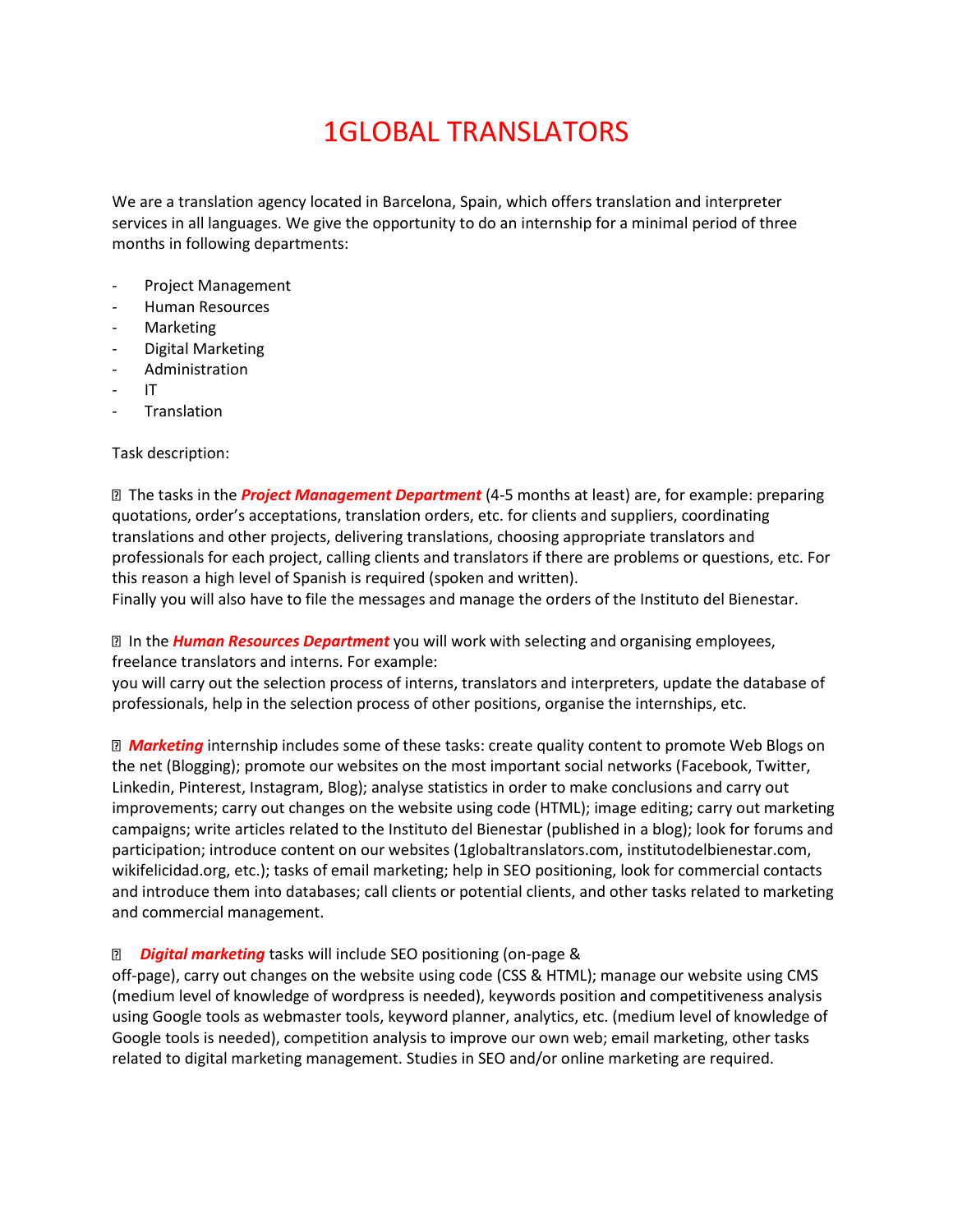In *Administration* you will work with the person responsible of the Administration Department in different tasks: billing, payment management, collection management, accounting, etc. For example: checking and entering the transactions of our bank accounts, checking and entering the invoices received from providers, entering invoices to clients, preparing sales return, filing the received or created documents and carrying out the collection management. At least a medium-high level of Spanish is required.

## *Information Technologies* internship includes some of these tasks:

administration of databases (mySQL, BASE, Access), PHP programming, administration of Linux Server, carry out changes on the website using code (CSS & HTML); manage our website using CMS, solving technical problems, email marketing, etc. Studies in Programming, Computers, Databases or similar are required.

 In *Translation*s you will make translations, as well as edit and check translations into English, French, German and Italian (translation studies are required). It is also possible a combined internship of Translation and Project Coordination.

The internship is not remunerated, but *travel costs are paid for by the company* within the city of Barcelona.

We are looking for responsible and multidisciplinary students who can work with us developing their own abilities.

Minimum requirements:

- Spanish or English
- Office Pack (user level)
- Internship Agreement from University/College

If you are interested, you can send us your CV by email to: [humanresources@1globaltranslators.com](mailto:humanresources@1globaltranslators.com)

1Global Translators is a small company made up of the Managing Director, the Managers of the Production, Marketing y Administration/Logistics departments, 170-190 translators and 10-18 trainees. We have several offices in Spain to receive our clients, but all the Project Management, Marketing and Human Resources work is carried out in the Barcelona office.

For further information, please contact the Human Resources Department.

Best regards,

Simone Melia HR Department [www.1globaltranslators.com](http://www.1globaltranslators.com/) TRANSLATIONS AND INTERPRETERS

 1GLOBAL TRANSLATORS Email: [humanresources@1globaltranslators.com](mailto:humanresources@1globaltranslators.com) Alicante: 961 118 264 | Barcelona: 932 289 258 | Bilbao: 944 155 121 | Cádiz: 955 112 634 | Gijón: 984 036 473 | Málaga: 951 214 828 | Madrid: